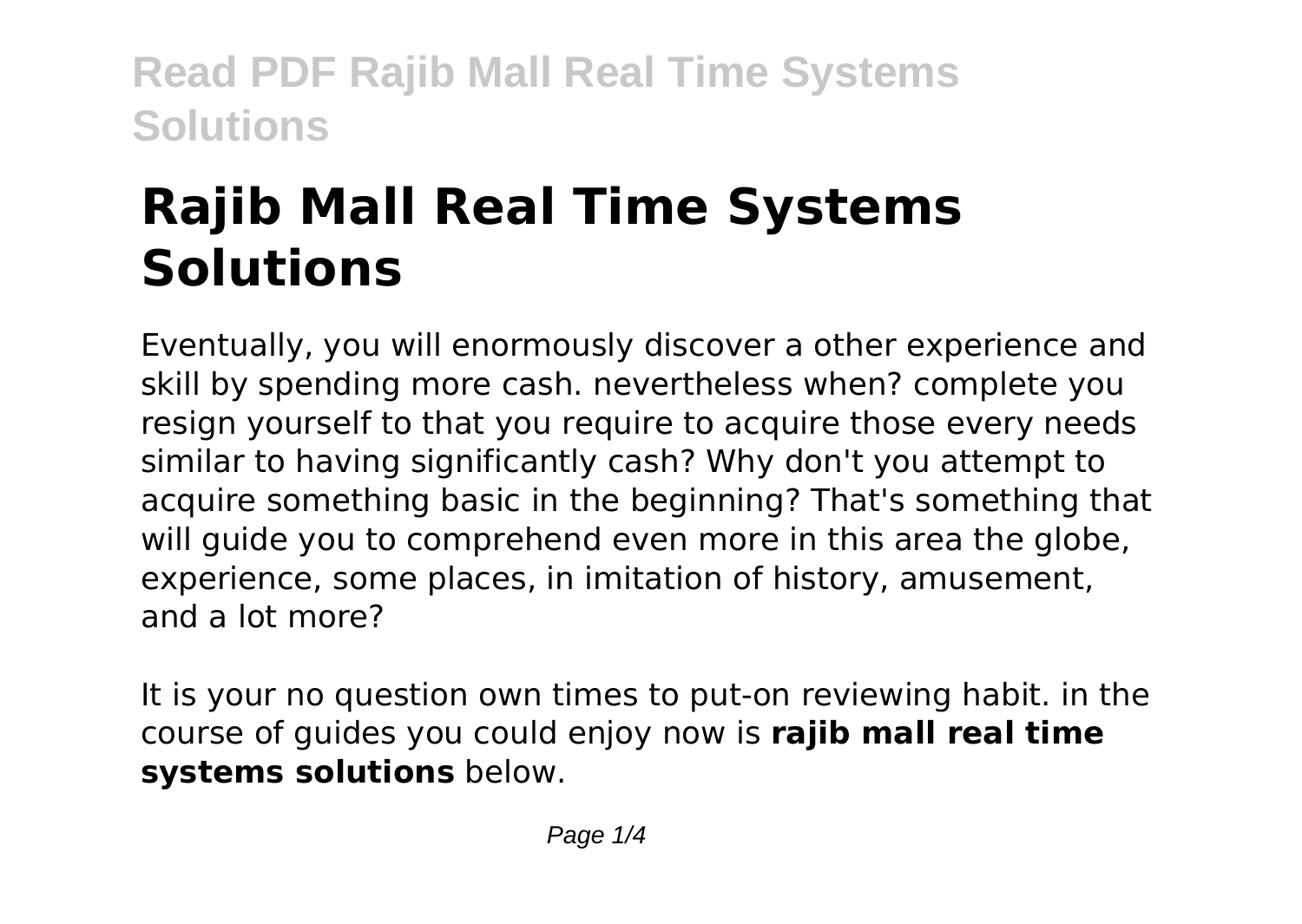Services are book available in the USA and worldwide and we are one of the most experienced book distribution companies in Canada, We offer a fast, flexible and effective book distribution service stretching across the USA & Continental Europe to Scandinavia, the Baltics and Eastern Europe. Our services also extend to South Africa, the Middle East, India and S. E. Asia

### **Rajib Mall Real Time Systems**

Mambu has allied with Brim Financial to offer digital banking, deposit and cards platform across the US and Canada.

## **Mambu, Brim partner on digital banking and embedded finance in North America**

Called the SBI Real Time Xpress Credit (RTXC), the feature is available on the bank's YONO (You Only Need One) app and is, therefore, 100 percent paperless and digital. "Say yes to your dreams! Page 2/4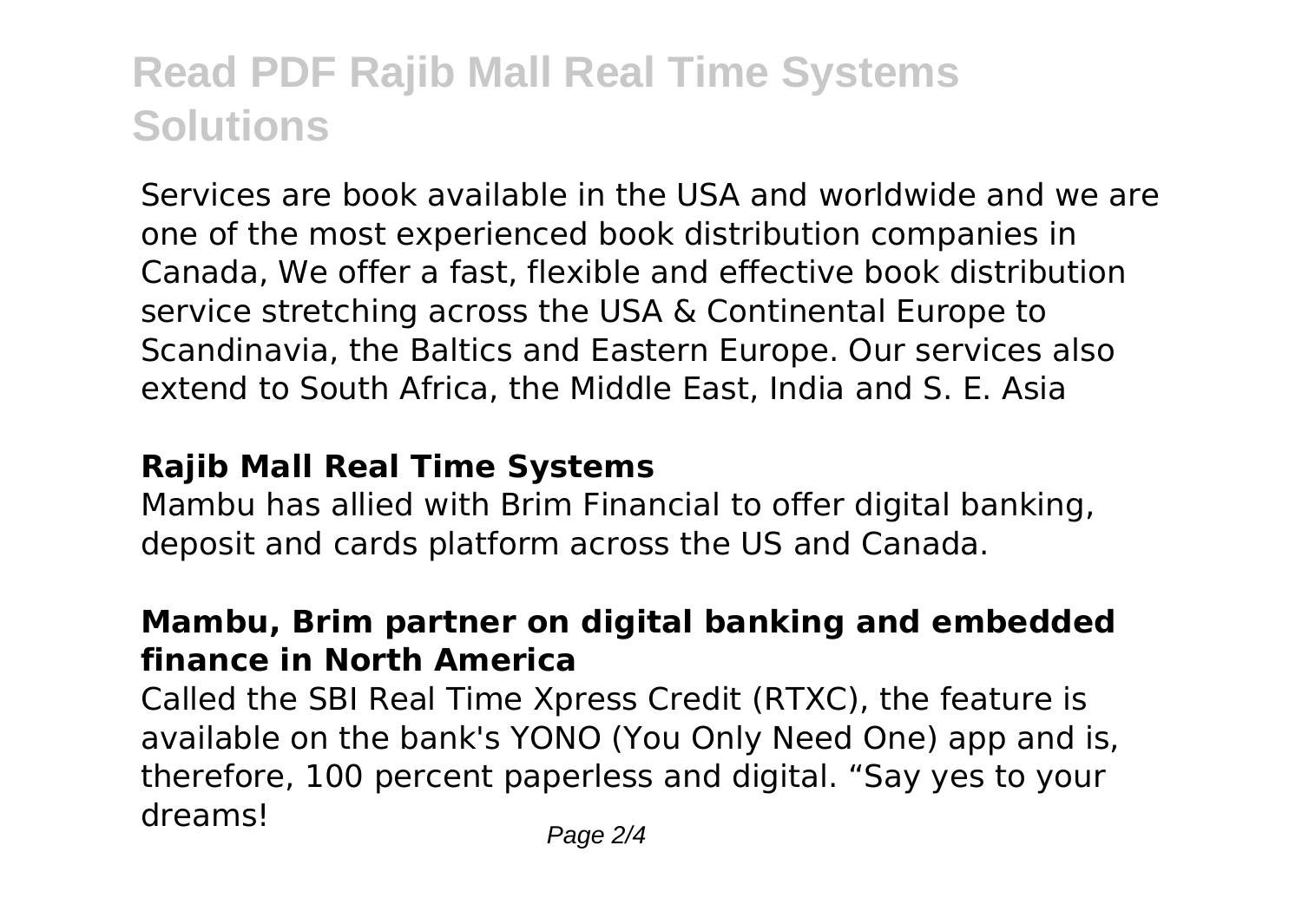## **SBI announces 'RTXC' feature to avail personal loan: All you need to know**

A Postal Index Number or PIN or PIN code is a code in the post office numbering or post code system used by India Post, the Indian postal administration. The code is six digits long. The first ...

#### **Uaradha Pin Code**

A Postal Index Number or PIN or PIN code is a code in the post office numbering or post code system used by India Post, the Indian postal administration. The code is six digits long. The first ...

#### **Kokhadi Pin Code**

The central bank will likely revise its inflation estimate to 6.2-6.5 per cent, which is way above the upper end of its tolerance band